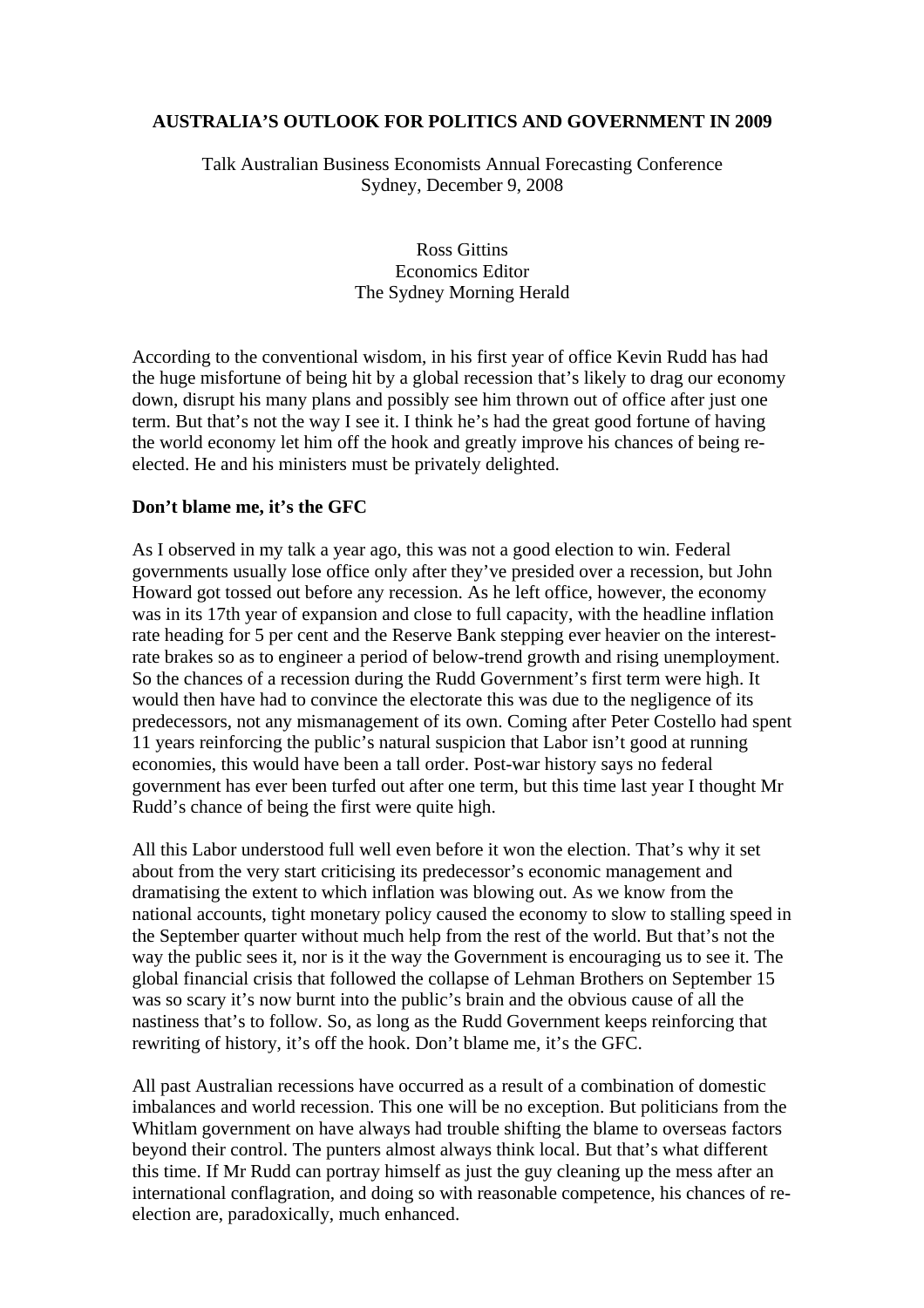### **Rudd as an economic manager and reformer**

Last year I speculated on what Mr Rudd would be like as an economic manager, but this year we've got a lot more evidence to work with. I think the key to understanding him is his boast that he's not ideological. It's true, he's not - which means he doesn't have deeply held convictions about how the world works and how it should work. The closest he comes is that he's a great believer in 'process'. By training and by instinct he's a bureaucrat. Governments' job is to run the country and to do so in an orderly, considered, usually consultative way. That makes him a bureaucratic fixer. A leader's job is to work his way through a list of all the things that are going wrong and need to be put right. Lacking strong views about how the world should work he doesn't have priorities in any genuine sense, he has a to-do list. The fact that he's a control freak also militates against him having genuine priorities.

Mr Rudd keeps saying he's an economic conservative. I think that's true. It's mainly something you say to protect yourself in a Costello-created world obsessed by budget surpluses, but I doubt it will inhibit him all that much in allowing the automatic stabilisers to work and in applying an appropriate degree of fiscal stimulus on the top. When even the most respectable economists are calling on you to spend money, few politicians resist. On a deeper level, I think Mr Rudd is pretty conservative - in all things. He has no great desire to change the world in radical ways. He has no ideology driving him in such a direction and, in any case, radical change would annoy a lot of people and possibly cost him votes. You might think his resolve to do something about climate change doesn't fit with this but, in fact, the great promise of an emissions trading scheme is that it's the way to tackle the problem with least disruption to the status quo.

What being an economic conservative definitely doesn't equate to is being an economic rationalist. Rationalists are ideological and want radical change. Mr Rudd is probusiness, not pro-market. He knows Labor can't occupy government without the at least tacit support of big business and people otherwise inclined to vote Liberal. Having no strong commitment to smaller government or means-tested welfare, he has no burning desire reduce middle-class welfare. Being of bureaucratic inclination he is, almost by definition, an interventionist. If you want a label for him, Michelle Grattan has found the best: he's a pragmatic interventionist.

I don't want to shock you, but Mr Rudd is so lacking in ideology he sees economic rationalists not as people arguing propositions that are either right or wrong, but as just another interest group needing to be squared away somehow. You can see that perfectly in his car plan: the rationalists got continued falls in tariffs; the industry policy advocates got massive government spending. What's your problem? Similarly, with climate change the rationalists get emissions trading and the environmentalists get renewable energy targets.

One of the most disappointing things about the Rudd Government is its obsession with dominating the 24-hour news cycle and its insatiable need for 'announceables'. Utterly contrary to Mr Rudd's commitment to good process, this is a preoccupation that wastes the time of its bureaucratic advisers, perpetually distracts the attention of ministers and gives spin doctors primacy over policy wonks. It makes me think we're getting an antipodean version of Tony Blair and New Labour - superficially intelligent and committed to sensible, middle-of-the-road policy but, actually, preoccupied with reelection and, ultimately, disappointing and disillusioning.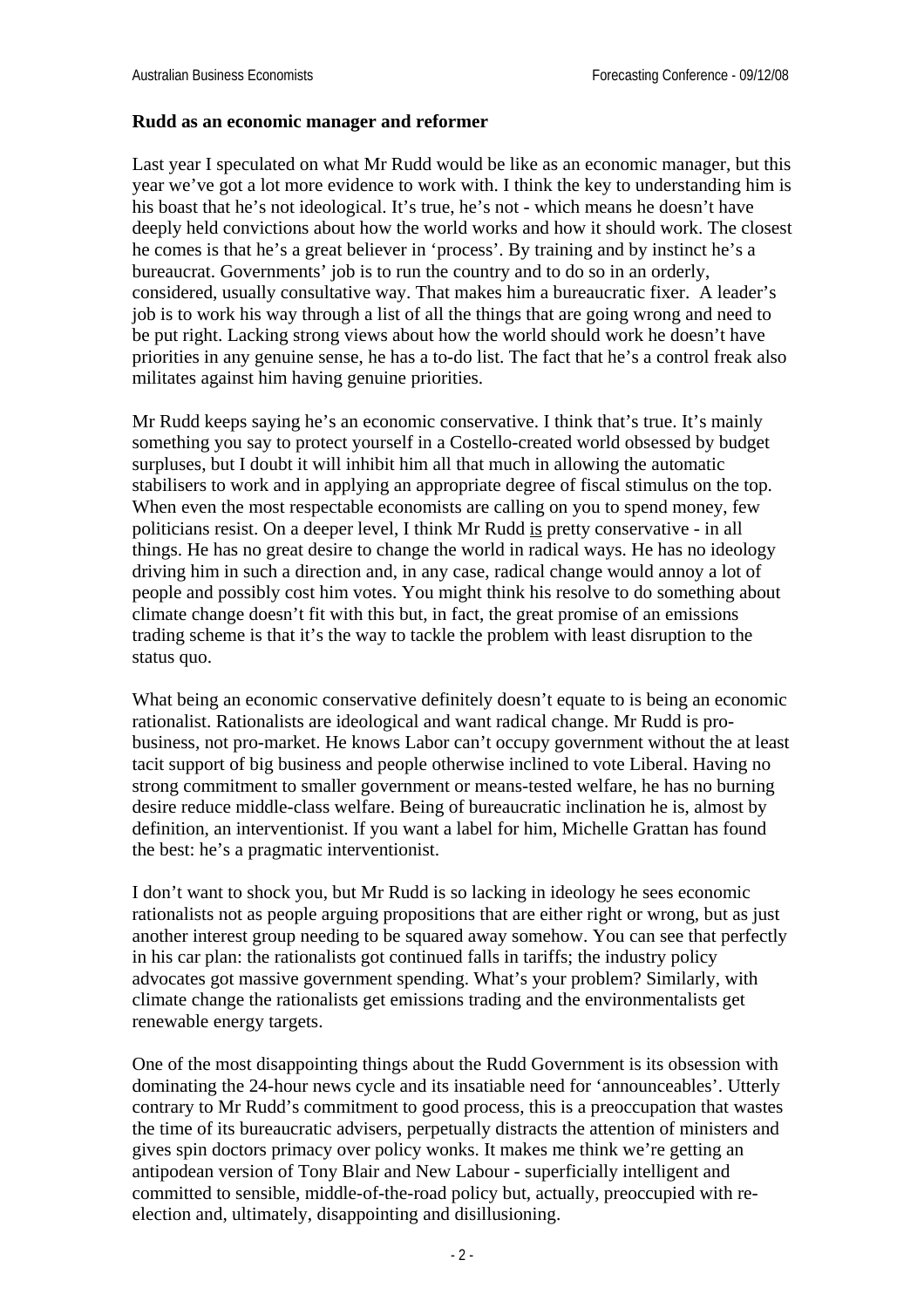Mr Rudd is a timid leader, one anxious to avoid offending many voters and lacking the courage of his convictions - manly because he doesn't have many. The Government seems far more worried by what the Opposition will say about things than it needs to be. So Malcolm Turnbull will carry on about a budget deficit - so what? Labor is so obsessed by its unjustified reputation as a bad economic manager that it fails to see all the advantages of incumbency it possesses. Governments monopolise the microphone. When it comes to budgets, what the Treasurer says drowns out what anyone else says (including yours truly).

## **Rudd Government's first year**

Mr Rudd's first year had some high spots - the ratification of Kyoto, the apology to the Stolen Generation - and quite a few low ones, such as all the nonsense about petrol and grocery price watches. The \$6.2 billion car plan and Mr Rudd's statements about not wanting to be the leader of a country that doesn't make things was disappointing. It's noteworthy that the global financial crisis was used to help justify the car plan, a sign that we can expect more exercises in the New Protectionism, all in the name of protecting jobs. How can protecting jobs be bad?

Labor's first budget purported to involve a significant tightening of fiscal policy so as to reduce the pressure on monetary policy and interest rates, but didn't. We were told to expect tough spending cuts but they were few and far between, with their place taken by increases in the taxes on alcopops, luxury cars and petrol condensate. With storm clouds gathering internationally, the Government took a punt that a tightening of fiscal policy wouldn't be needed and its bet paid off. Even so, a once-in-a-government chance to spring clean government spending with political impunity was lost. We were told the Government hadn't had enough time to properly review spending programs and that a proper review would be implemented in next year's budget, but I'll believe that when I see it.

Despite the lone campaign being conducted by an Australian newspaper, Labor's replacement of Work Choices with its own Fair Work was almost completely consistent with its election commitment. It was a reasonably even-handed exercise, to which the main employer groups took little exception, unless you believe that fairness is an irrelevant consideration in industrial relations and that efforts to stamp out collective bargaining are in the best interests of all sides. Remember that Work Choices had already been heavily modified by John Howard with his late insertion of a 'fairness test'. As an example of Labor's moderation, note that the guidelines devised for the Fair Pay Commission's setting of minimum wages were little changed when handed over to Fair Work Australia.

Mr Rudd and his ministers have put much effort into achieving productivity improvement through co-operative federalism and revitalisation of the COAG process. About 90 special purpose payments have been reduced to five broad categories and 'national partnership payments' introduced as an incentive for the states to achieve certain targets. But progress has been slow and how much actual improvement is achieved remains to be seen.

Generally speaking the Government did well with its 'decisive' response to the global financial crisis in late September and October. Its one significant error was that, when it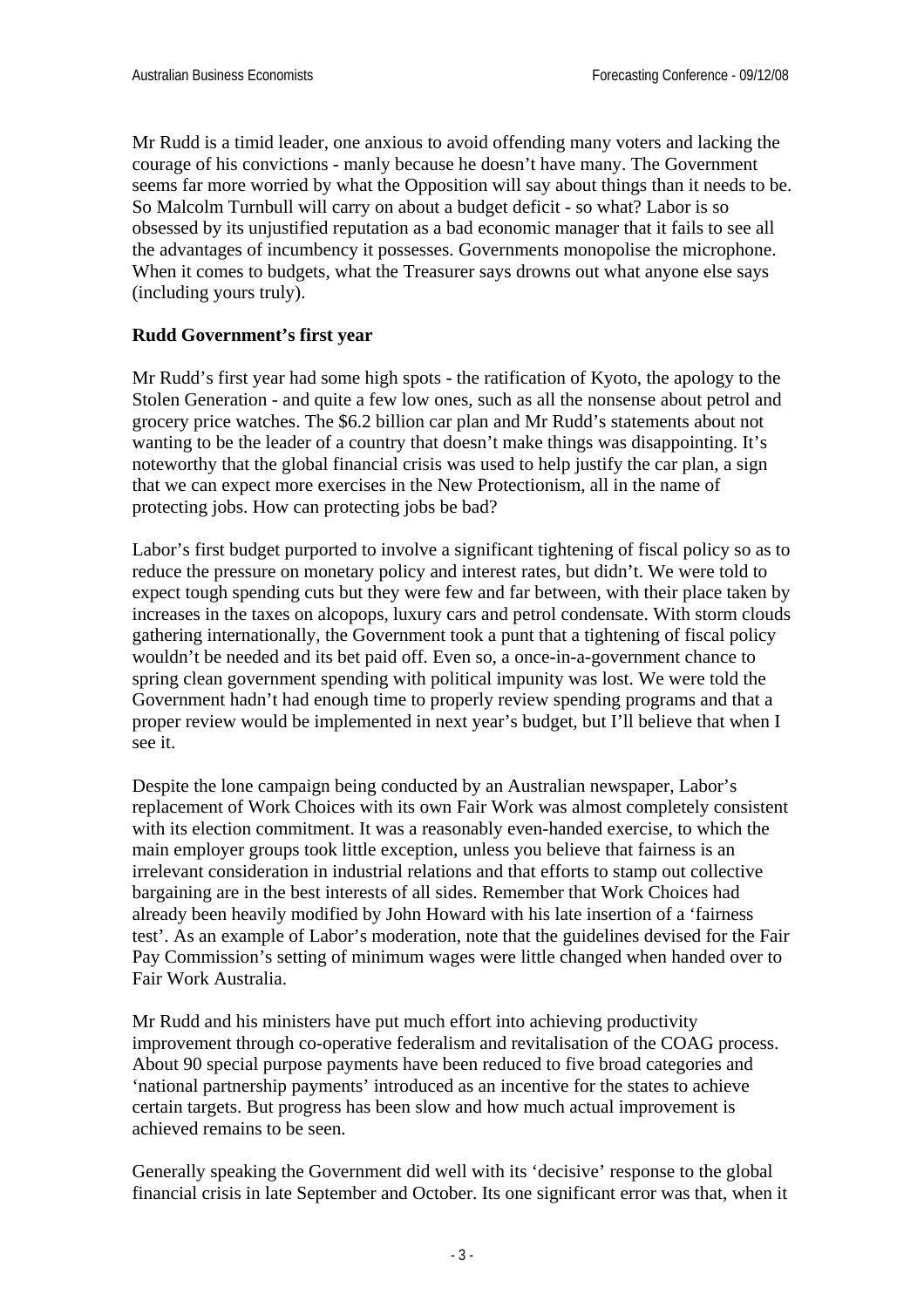finally produced details of its guarantee of bank deposits, it didn't pull back sufficiently so as to reduce flow-on problems for other institutions.

# **Policy prospects for 2009**

Next week the Government will publish its white paper on its Carbon Pollution Reduction Scheme, including its target for reduction in emissions by 2020. I fear we'll see a demonstration of Mr Rudd's lack of courage and lack of conviction. We'll be off to a very slow start - with a reduction of maybe only 10 per cent by 2020 and a fixed or tightly capped carbon price - plus a lot more concessions to polluters than are warranted.

Next year's budget will be an important one, no doubt with a lot more fiscal stimulus. We know it will contain increased payments to single pensioners combined with, we must hope, reform of the interface between tax and transfers. We know Ken Henry's root and branch tax review has also been called on for advice about superannuation arrangements - though not about the tax-free status of payments to the over-60s. The budget will incorporate already-announced spending on infrastructure projects. Note that spending from the nation-building funds will add to the budget deficit but not to the borrowing requirement. The budget will contain the second round of tax cuts promised in the election campaign - which, though already included in the forward estimates, will add to the fiscal stimulus. The thing to note here, however, is that as they stand, those cuts deliver little to low and middle income-earners, and so will have to be supplemented by additional cuts that aren't in the forward estimates.

Speaking of the tax review, it's supposed to report late next year, but I have a feeling it won't figure largely in the government's pre-election figuring, except to the extent that, as with transfer payments and with super, it's called on for special advice on a specific issue. Next year will be some sort of moment of truth for the Rudd Government as the many inquiries it has commissioned report and recommend action. The Government has been running a line that says: terribly sorry, we assumed we'd have a big budget surplus to play with, but now the GFC has robbed us of that we'll have to be much more selective in what we can agree to. I find this a curious argument. If we were still running big surpluses that would mean we were still close to full capacity and so the Government shouldn't be spending big. On the other hand, in my experience periods of recession and deficit are times when governments spend freely and become less discriminating, not more. So perhaps this line is the Government's way of belatedly admitting that, in commissioning so many inquiries, it bit off a lot more than it could chew.

My summary judgement on the Rudd Government's performance to date: good but far from great.

#### **Observations on monetary policy**

Towards the end of the monetary policy tightening cycle that ran for six years, the Reserve Bank developed a clear and simple modus operandi in which it waited for the quarterly CPI release, revised its inflation forecast on the basis of the new information and then adjusted the stance of policy if necessary at the board meeting about two weeks later. It aligned its quarterly statements on monetary policy so they followed the board meeting after the CPI release and they preceded its six monthly appearances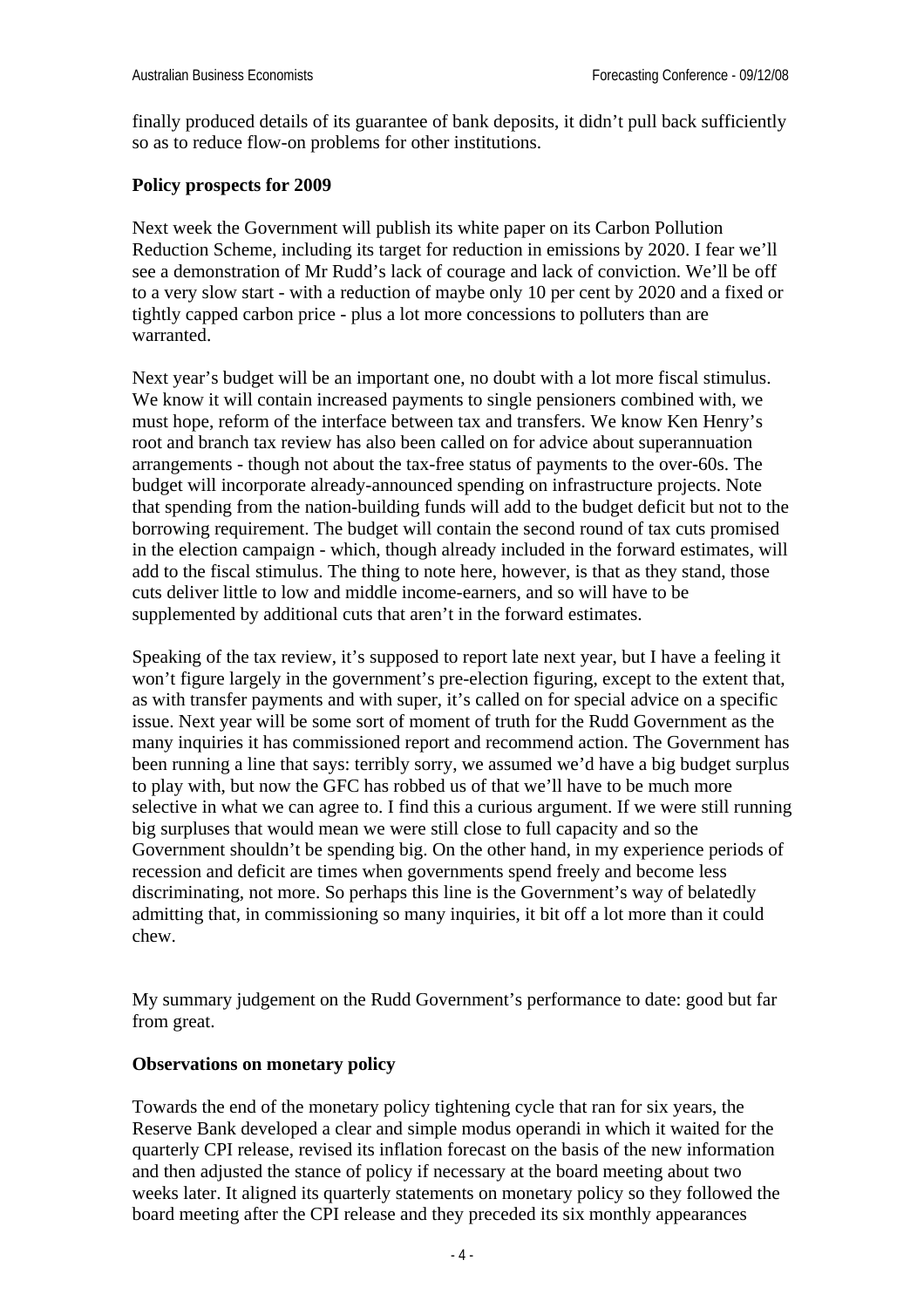before the parliamentary committee. This simple MO had many advantages for the Reserve, but also for the markets. Particularly because the Reserve moved in steps of 25 basis points, predicting the size and timing of rate rises became child's play.

But in these comments last year I observed that this MO would not be suitable in times when you needed to move fast, nor during an easing cycle. I noted that this MO would last only as long as it suited the Reserve. Well, that's one thing I got right. As soon as the Reserve began its easing cycle in September the old, predictable way of doing things disappeared. When you're cutting interest rates there's never any political resistance from the government or the lobby groups - so you don't have to worry about carrying the public with you. And, just as the old saying says the dollar goes up by the stairs and down by the lift, so you need to ease a lot faster than you tightened. I think this is because the effect of rate rises isn't linear. When business and consumers are in an optimistic mood, you can keep tightening time after time and not have much effect on demand. But then one day you give it one more turn and suddenly the mood switches to pessimism and caution. The economy begins slowing rapidly and you need to cut quickly to avoid a hard landing.

When the world is hit by a global financial crisis of almost unprecedented scariness, and when it becomes clear that almost all the major economies are already in recession, then the need to achieve a rapid change in the stance of policy is clear. When interest rates are a long way from neutral - in either direction - you probably shouldn't stay there for long, and you need to act quickly if you discover the stance is no longer appropriate. On this occasion, the Reserve moved the stance from quite restrictive to clearly expansionary in just three moves spread over two months. In that time it cut the cash rate by a remarkable 40 per cent.

In the process, however, the Reserve's signalling to the market went awry and a lot of market participants and business economists were caught out. So let's try to explain what happened. We now know that, at both the October and November board meetings, the rate cut that was recommended in the board papers was increased at the meeting itself. Some people have wondered whether surprising the market by cutting more than expected was a ploy intended to increase the favourable impact of the move. It wasn't. The explanation was simply that, in the short period between the recommendation and the meeting, more worrying information arrived to cause the governor to decide that an even greater cut was warranted.

Some people were led astray by a speech Ric Battellino gave in which he observed that the big inflation task could limit the Reserve's room for manoeuvre on monetary policy. This hardly seemed to fit with the move less than a week later to cut by 75 points. So how was it explained? Well, Ric is an independent thinker, he has strong and nonconformist views which, as a member of the board in his own right, he's not afraid to express. There's no danger of group think while Ric's around. He expressed his view but, in the end, it didn't prevail.

It's clear Glenn Stevens regards the threat to our economy from the global recession as very great and decided to get rates down to the right level as quickly as possible. But while the Reserve does not see it as its job to provide the markets and business economists with an everlasting one-way bet, it also knows that if it goes on surprising people it will lose some goodwill. I think we'll find that, when the minutes of the December meeting are published, the cut of 100 points was what had been recommended in the board papers.